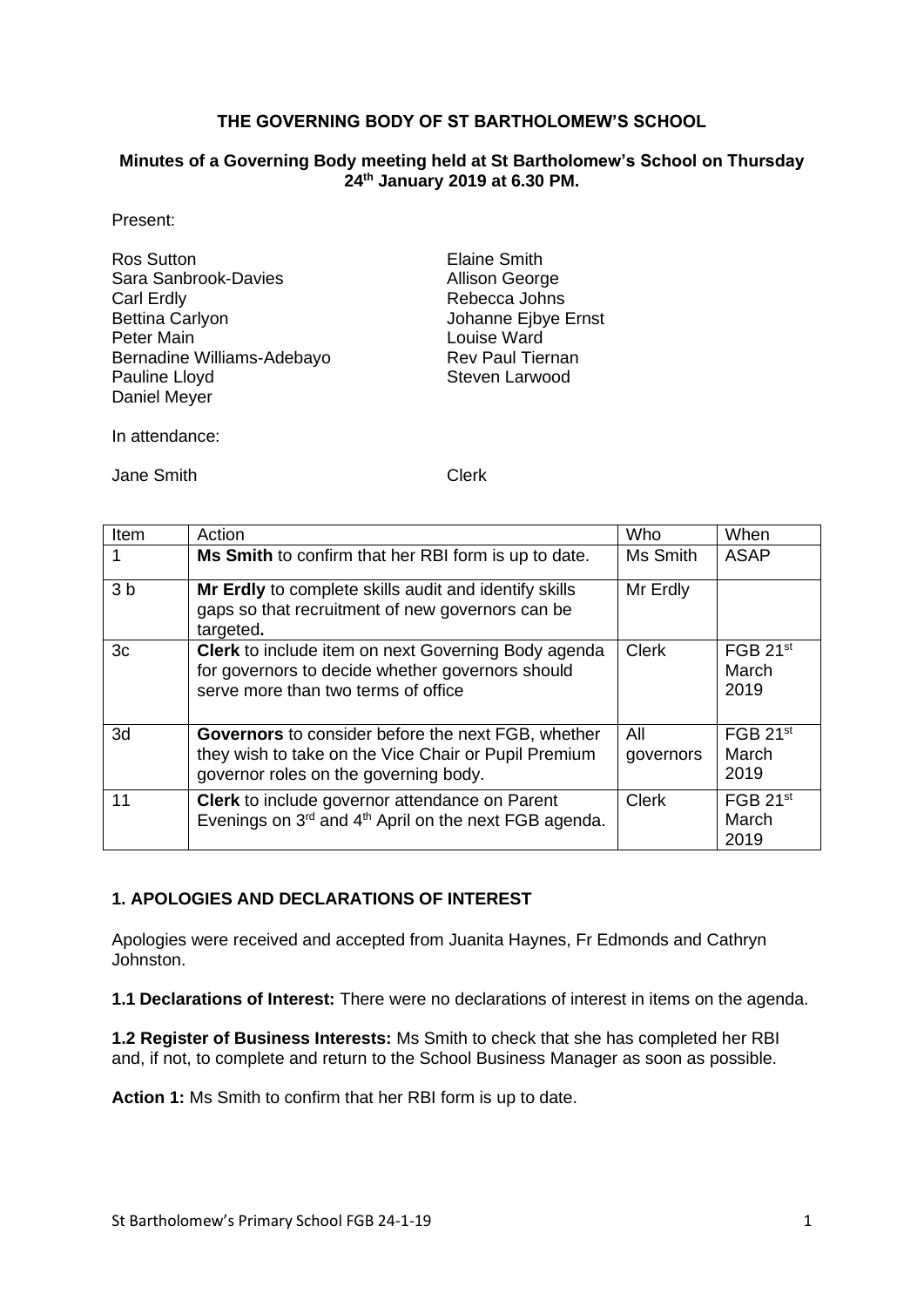# **2. MINUTES OF THE LAST MEETING AND MATTERS ARISING**

#### **a) To approve the non confidential minutes of the last Governing Body meeting held on 29th November 2018**

- Ms Smith stated that the future dates of the CLC Committee (page 5, item 8) were incorrect and should read  $27<sup>th</sup>$  February 2019; 8<sup>th</sup> May 2019 and  $29<sup>th</sup>$  June 2019, all at 6 pm.
- Ms Carlyon said that on page 6, item 11, it should read 'The Friends have committed to raise £4,500 for enrichment and to add up to £3,000 to the maintenance fund. '
- Ms Carlyon said she had attended a coffee morning for parents of children with SEND arranged by Ms Johnston. ( page 5, item 8).

The minutes were corrected, **APPROVED** and signed by the Chair as a true record.

#### **b) Matters arising from the Governing Body meeting held on 29th November 2018**

*Item 14:* Fr Stephan had been asked to attend the Admissions Committee on 25<sup>th</sup> February 2019 but he said he was not sure whether he would be able to attend. Ms Lloyd said that if Fr Stephen is not available perhaps a church warden could step in. The Chair said she would follow this up.

Mr Erdly reported that he had completed his overview of the school website. Some updating was necessary, for example, governors' names and there were some slight gaps. He had reported these to the office. The policies and procedures were all in place. The Headteacher said that the website was looking a bit dated and Mr Erdly said he would have another look at it.

*Item 8:* The Headteacher confirmed that £750 has now been paid for the Arethusa trip.

## **3. MEMBERSHIP OF THE GOVERNING BODY**

#### **a) Review of governor co-options at the last meeting**

The Chair outlined the numbers and categories of governors as set out in the school's Instrument of Government (IOG).

As the IOG only permits one co-opted governor, it was **AGREED** that Mr Larwood and Ms Johnston should be appointed as Associate Members rather than co-opted governors.

As Associate Members they would be able to speak but not be able to vote at meetings of the full Governing Body. They would however have voting rights on any committees of which they were members.

The Chair thanked Mr Larwood for his interest and said she would write to thank Ms Johnston.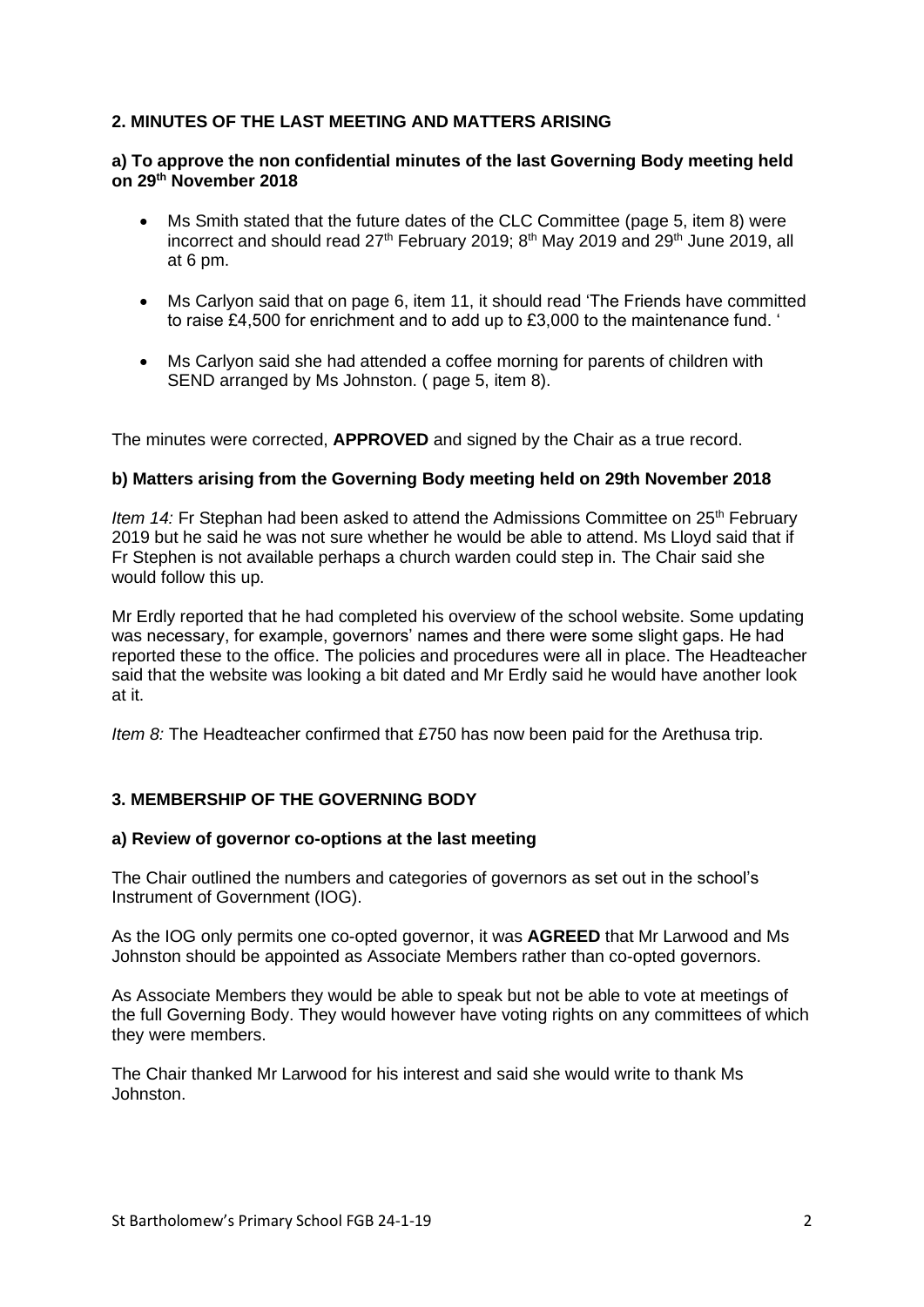#### **b) Analysis of Governors' skills audit including review of governors' roles and responsibilities**

Mr Erdly reported that he had sent out the skills audit forms but that they had not all been returned yet. He said that the preliminary findings were that the skill scoring the lowest was experience of school governance. This was understandable as several new governors had recently been appointed. Current education policy was also an area where governors felt they needed to learn more and he directed governors to the courses run by Lewisham and the SDBE.

Skills that appear to be well covered are project management, people management and education.

The Chair said it would be welcome if the PCC could bring forward governors with specific skills and Ms Lloyd said that an advertisement could be placed in Sydenham Life. It was noted that a governor could be a member of a church within the Deanery.

Mr Erdly said he would complete his work on the skills audit once all the forms have been returned and identify skills gaps. He would discuss these with the Chair and let Ms Lloyd know what skills are being sought.

**Action 2:** Mr Erdly to complete skills audit and identify skills gaps so that recruitment of new governors can be targeted.

## **c) End of Term of Office**

The following governors' terms of office expire over the next few months:

| Mr Meyer            | Co-opted   | February 2019    |
|---------------------|------------|------------------|
| Ms Williams Adebayo | Staff      | March 2019       |
| Ms Lloyd            | Foundation | <b>July 2019</b> |
| Ms Smith            | Foundation | Sept 2019        |

Mr Meyer said that he and Ms Williams Adebayo would discuss with staff the staff governor election. It was noted that Mr Meyer is currently a co-opted governor who is a staff member.

The Chair said that it was good practice for governors to stand aside after two terms of office and that this applied to Ms Smith and Ms Lloyd who had both served two terms. Governors had a long discussion about the benefits of longstanding governors in terms of experience and continuity when there had been a lot of changes on a governing body; the opportunity to bring in new skills and experience and to refresh the governing body; how to replace specific expertise, for example in safeguarding, the need to balance new skills with experience and the idea of having a rolling programme of refreshment to maintain continuity. It was noted that this question was a point of principle relating to good practice and was not mandatory.

Governors felt that it was important to consider this question in the context of succession planning and that they needed more time to reflect on the matter.

It was **AGREED** that the question of whether governors should serve more than two terms of office should be an agenda item for the next meeting.

**Action 3: Clerk** to include item on next Governing Body agenda for governors to decide whether governors should serve more than two terms of office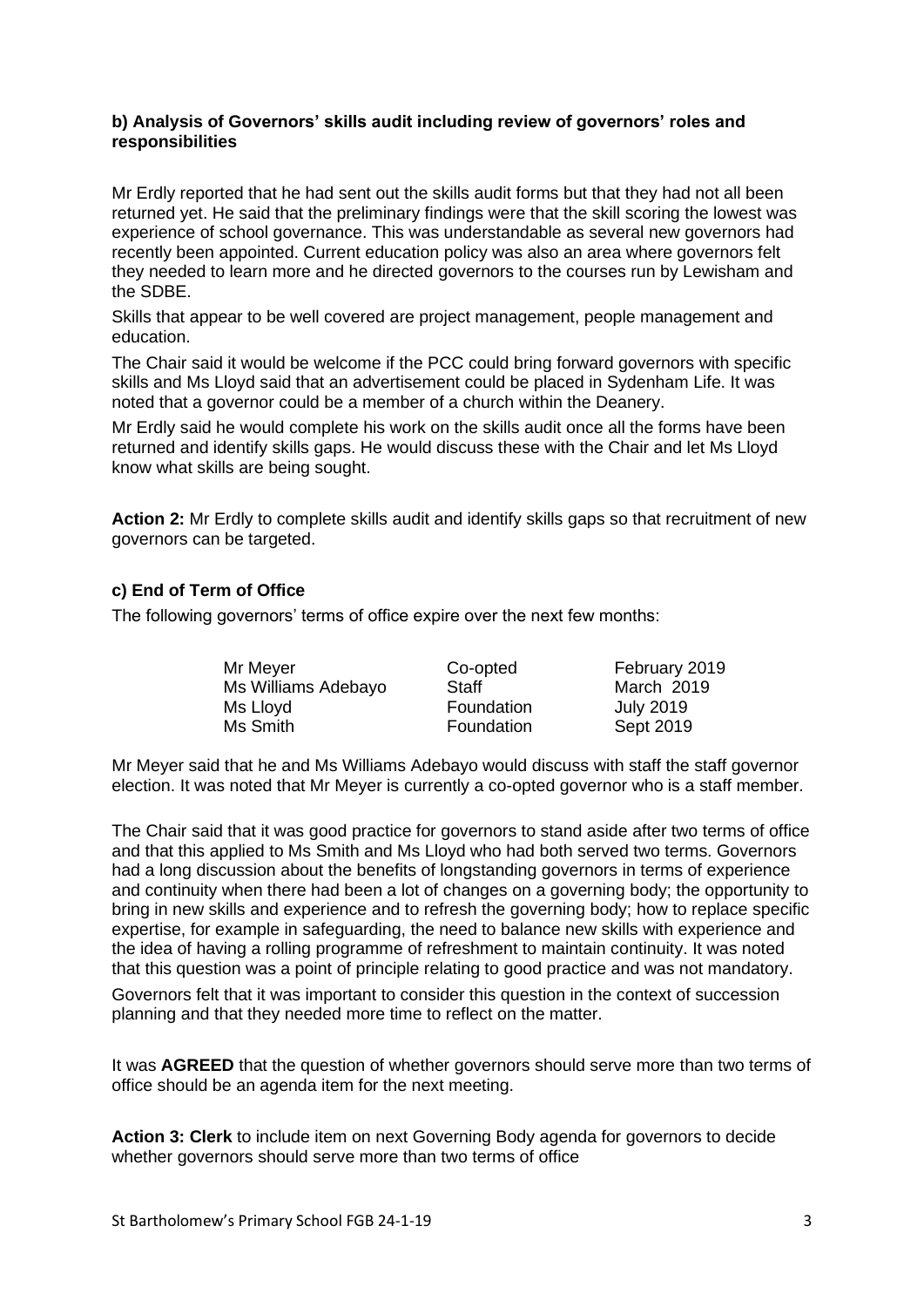# **d) Governor Roles and Responsibilities**:

The Chair reported that Mr Erdly has indicated that he is resigning from the governing body because he cannot give the necessary commitment with a new job and his family. He is stepping down as Vice-Chair immediately but he will remain a governor until the PCC finds a replacement. The Chair thanked Mr Erdly for his commitment and hard work as a governor at St Bart's.

The Chair said that another governor is considering the Vice-Chair role and she asked any other governors who were interested to contact her.

The Headteacher explained the role of the Pupil Premium link governor and asked governors to think about whether they would like to take on this before the next meeting.

Ms Johns agreed to be the Spanish link governor.

**Action 4: Governors** to consider before the next FGB, whether they wish to take on the Vice Chair or Pupil Premium governor roles on the governing body.

# **4. TO AGREE THE ORDER OF BUSINESS OF THE MEETING**

The order of business of the meeting was **AGREED.**

## **5. REPORTS FROM COMMITTEES**

#### **a) Report from the CLC Committee 16th January 2019**

Ms Smith presented her report from the CLC Committee. The Minutes of the meeting had been circulated to governors. She reported that it had been a spirited meeting and she highlighted the following:

- Mr Meyer had given a report on vocabulary teaching. A whole school vocabulary scheme (Rising Stars) had been introduced. Ms Smith said she had visited the school and looked at the scheme. She had been impressed at the wealth of resources and the complexity of the words, for example, gloaming.
- Mr Meyer is to present the St. Bartholomew's research project at the Lewisham Research Conference in July 2019.
- Parent Engagement and Communication. It was acknowledged that the school had made great efforts to communicate with parents but it was felt that there was sometimes a lack of consistency in communication. The Headteacher agreed to meet the parent governors to discuss this.
- The Headteacher presented Ms Johnston's safeguarding report, which is available to governors on MyDrive. There had been one referral made to social care and the case remains open with the school supporting the child. There are four young carers in school, no children on Child Protection Plans and two siblings on Child In Need Plans. There is a new Early Help assessment and Team Around the Family for a child on a reduced timetable at the parent's request. There are 18 medical care plans in place. The appointment of a Play Therapist has been very successful and is having a positive impact on the mental health of the children who attend. The Headteacher would like to extend the provision if there is sufficient budget. Attendance is currently at 97.25% which is excellent.

Governors thanked Ms Smith for her report.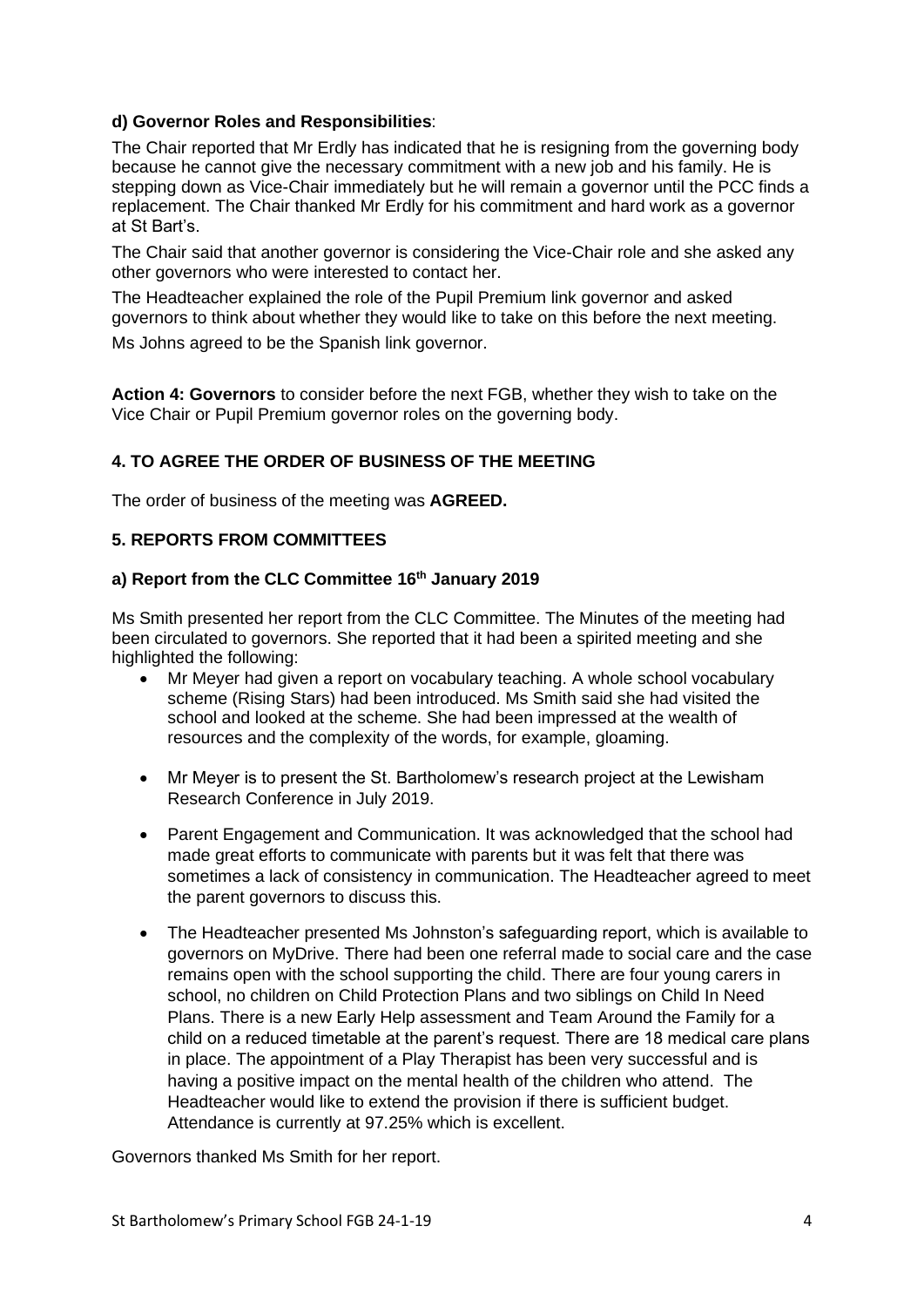# **b) Report from the Resources Committee 15 January 2019**

Mr Main presented his report from the Resources Committee. The minutes of the meeting had been circulated to governors. He highlighted the following:

- The financial report to the end of December 2018 and the predicted expenditure to the end of the financial year were considered and the small predicted surplus (£3000) noted.
- Funding had increased in-year due to receipt of Growth Funds that had not been anticipated.
- SEN top up had increased from the original budget due to successful bids for additional EHC plans with associated funding.
- School-led income had increased mainly due to additional take-up of Breakfast Club and additional income from school lettings.
- The supply teacher costs are taking a significant proportion of the budget and the Headteacher said this is mainly for additional SEN cover.
- Ms Lloyd noted that the three year plan is predicting a negative budget. The Headteacher said that there will be deficit of about £6,000 by 2021. She said that the school is likely to be able to maintain staffing levels until then by using the school's surplus. Ms Lloyd thanked all staff for the careful management of the school's budget. The Headteacher said the children are not going without resources. The additional funding announced in the autumn for 'little extras' funding is expected to be about £13000 for St Bart's and could be used for the much needed IT upgrades. Funds from the Friends of St Bart's have been used for the pod which is now in place.

Governor question: does the breakfast club make a profit?

Response: The Headteacher said it does not make a profit but does pay for itself. The after school club will be looked at again because profitability depends on staffing. She said that unfortunately the magic breakfast bid had been unsuccessful because the school already had a breakfast club. However the school had received funds through a subsidiary bid to give disadvantaged and vulnerable children breakfast. An additional staff member will be arranging activities to get vulnerable children in school as soon as possible.

• **SFVS** – this has been completed. Mr Main asked governors to note that the school is answering no to the question about independent review of the Headteacher's performance management in 2018 but this will be done in 2019. He said that the SFVS has to be ratified by the full Governing Body. He explained what the SFVS is and ran through the key areas. It had been completed by himself, the School Business Manager (SBM), the Headteacher and the Chair. It is in MyDrive for governors to view.

Governor question: Is Lewisham finance department being more supportive? Response: The Headteacher said that there is a new chief accountant working alongside existing staff and the SBM is on the schools forum so there is more support.

The SFVS was **APPROVED** for submission to the local authority.

## **6. SCHOOL IMPROVEMENT**

## **a) Headteacher's Report**

• Mr Larwood and Mr Meyer gave governors a presentation on 'Growth Mindset' and governors watched a video by Carol Dwek. Governors discussed the ideas in the video and how they are applied in school.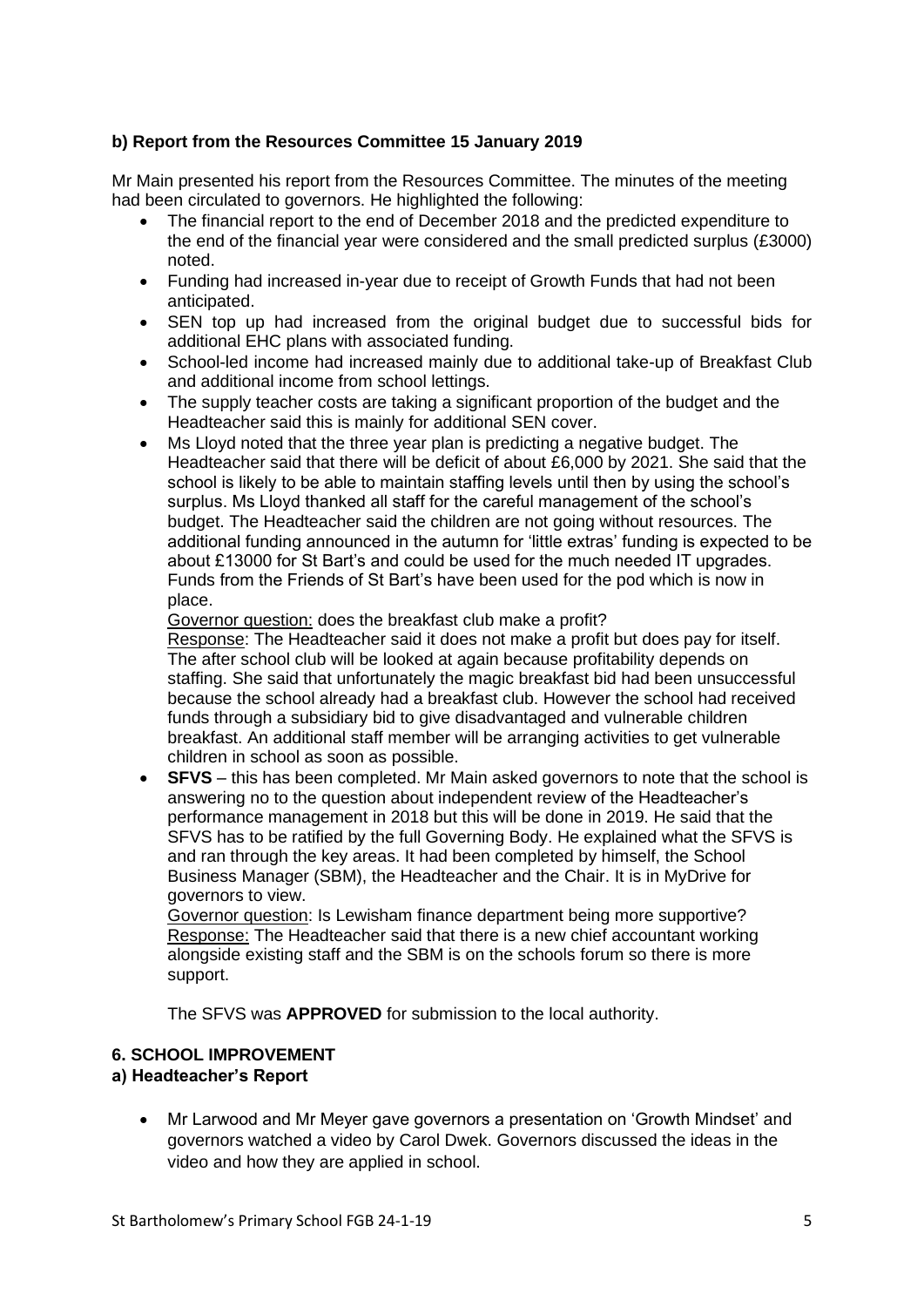Governors' questions: how is the decision taken as to which research to follow and apply? How do teachers access peer review and academic research? Does the approach have a positive impact on resilience? Is St Bart's peer reviewed? Do Ofsted have to approve the Growth Mindset approach? Does it link to aspiration? Response: The research chosen will be from a trusted research body such as UCL, the decision informed by talking to other schools such as Kelvin Grove and the approach must feel comfortable for the school. The Chartered College of Teaching produces magazines and points of access to research for teachers. The Headteacher said the approach has to fit with the school's ethos and it is not about pigeon holing children. The Growth Mindset approach does have a positive impact on resilience. St Bart's works with Lewisham Anglican Schools Partnership including St Margaret's, Lee. Ofsted do not need to approve the Growth Mindset approach as Ofsted focuses mainly on results. Growth Mindset does link to aspiration and it is particularly important for girls.

Governors noted that parents need to endorse Growth Mindset and there is an opportunity for communicating the rationale to help parents adopt the approach.

Governors thanked Mr Larwood and Mr Meyer for their interesting and informative presentation.

- The Headteacher said the school is involved in several projects. Years 5 and 6 are involved with Physics Funfair with Perrymount and other schools which is being held for a day at Crystal Palace. St Bart's is the lead school in developing the physics project. STEM Learning is interested and the has grown in scale.
- Five new children have started this term. Two have moved into the area, one from China and one from Brazil and the space in reception has been filled.
- The Headteacher reported one accident where a child had fallen in football and broken a wrist bone.

## **7. FINANCIAL MANAGEMENT**

#### **a) 2019/20 budget and three year projections**

This item was discussed at item 5 (b).

#### **b) Schools Financial Values Standard (SFVS)**

This item was discussed at item 5 (b).

# **7. SAFEGUARDING AND HEALTH AND SAFETY**

#### **a) Safeguarding Report**

This item was discussed at item 5 (a).

#### **b) School Health and Safety Self-Monitoring Checklist** *to be completed and returned by 1st March 2019.*

This is an online requirement and will be completed with the assistance of Ms Smith, the link governor for H&S, prior to the March 2019 deadline.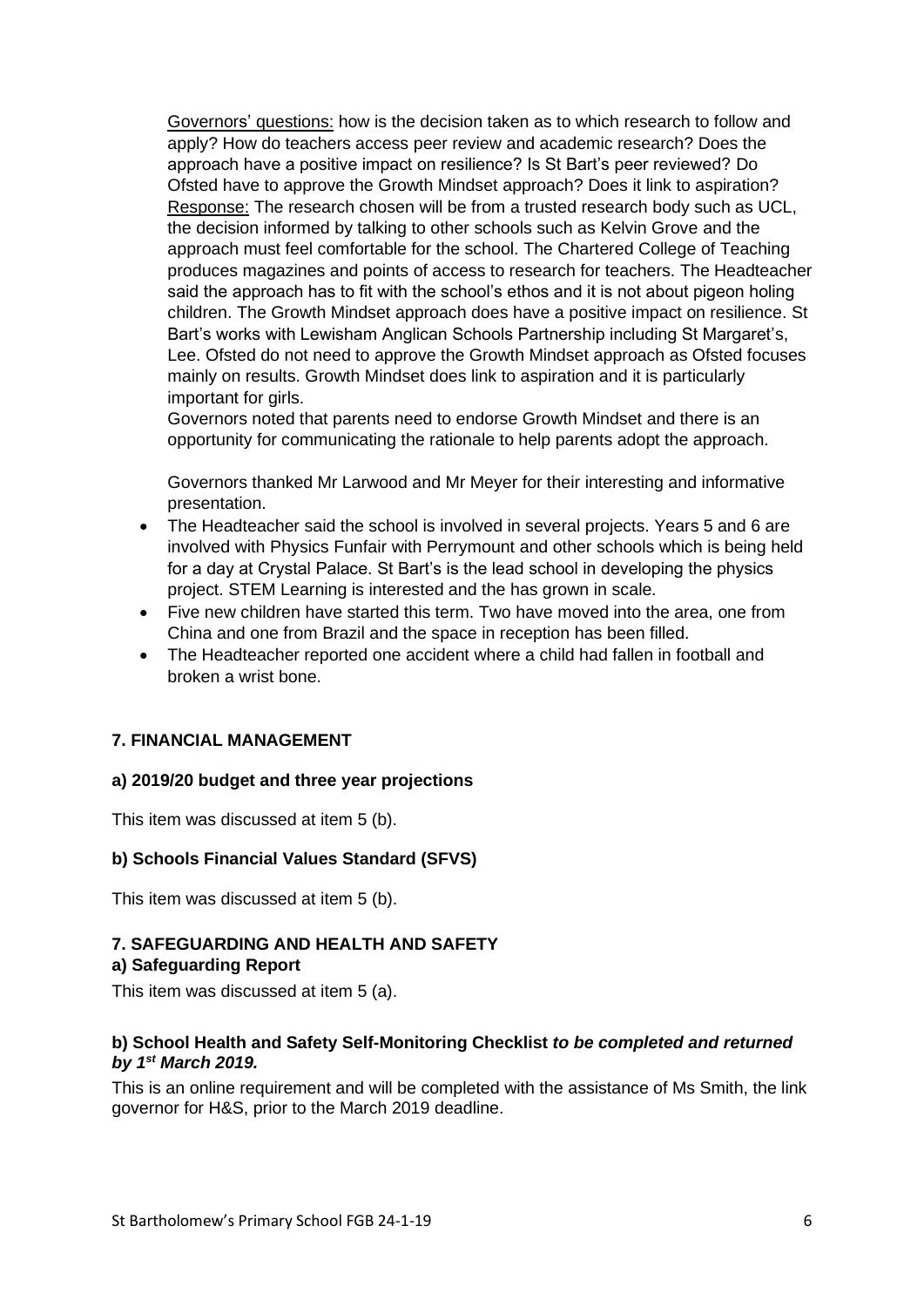#### **c) Health and Safety Report**

The SBM had circulated the notes of the first meeting of this committee on 29<sup>th</sup> Nov 2018. The committee will be meeting again on Wed  $27<sup>th</sup>$  February 2019 to agree priorities for consideration with some target dates for any actions.

After the last meeting of the Committee, a number of Governors had undertaken a walk around the school site. The Chair will send details of any issues noted such as the stairwell decorating, to the SBM for inclusion in forward planning and budgeting.

## **8. FRIENDS OF ST BART'S**

Ms Carlyon reported that the pod has arrived and fits in well with Forest School. It has heating and lighting and there is a budget to furnish it.

The Christmas Fair had been a success raising more than £3000.

There would be a meeting to plan other events.

#### **9. POLICY REVIEW**

There were no policies for approval.

## **10. GOVERNORS' ACTIVITIES AND TRAINING**

• **Governors ' Visits:** the Headteacher invited Governors to a Governors Day on 14<sup>th</sup> March from 9 am for half a day.

She said that World Book Day is on 7<sup>th</sup> March and governors are also welcome to visit then.

• **Training:** Governors were encouraged to look at the Governors Information Pack (GIP) for training opportunities and book themselves on any courses of interest. They were asked to let Mr Erdly of any courses booked for the governors' training records.

Ms Carlyon said she had attended training on unconscious bias and Ms Ejbye Ernst had attended new governor training.

#### **11. ANY URGENT/OTHER BUSINESS**

- The Headteacher asked whether a parent governor could look at the Education Endowment Fund to see how it might be used to support the most disadvantaged children in the school.
- Teacher workload: governors are very aware of this but acknowledge that it is difficult for staff to have a shorter day. Ms Williams Adebayo said that there is a good support system for staff in school. Mr Larwood said that governors should be aware that teachers are not qualified to deal with children's mental health and this is another task for them. Ms Lloyd said that the need for social work has risen rapidly and that this is falling on teachers. Mr Meyer noted the decrease in support to parents with mental health issues. The Chair said that dealing with children with mental health issues will have an impact on staff themselves and she thanked them for their hard work which is much appreciated by governors.
- Ms Lloyd asked whether the governing body was content to join Operation Encompass. This is a scheme, started in Bexley, where the police notify schools in the scheme immediately of any domestic abuse incidents affecting any of the school's pupils.